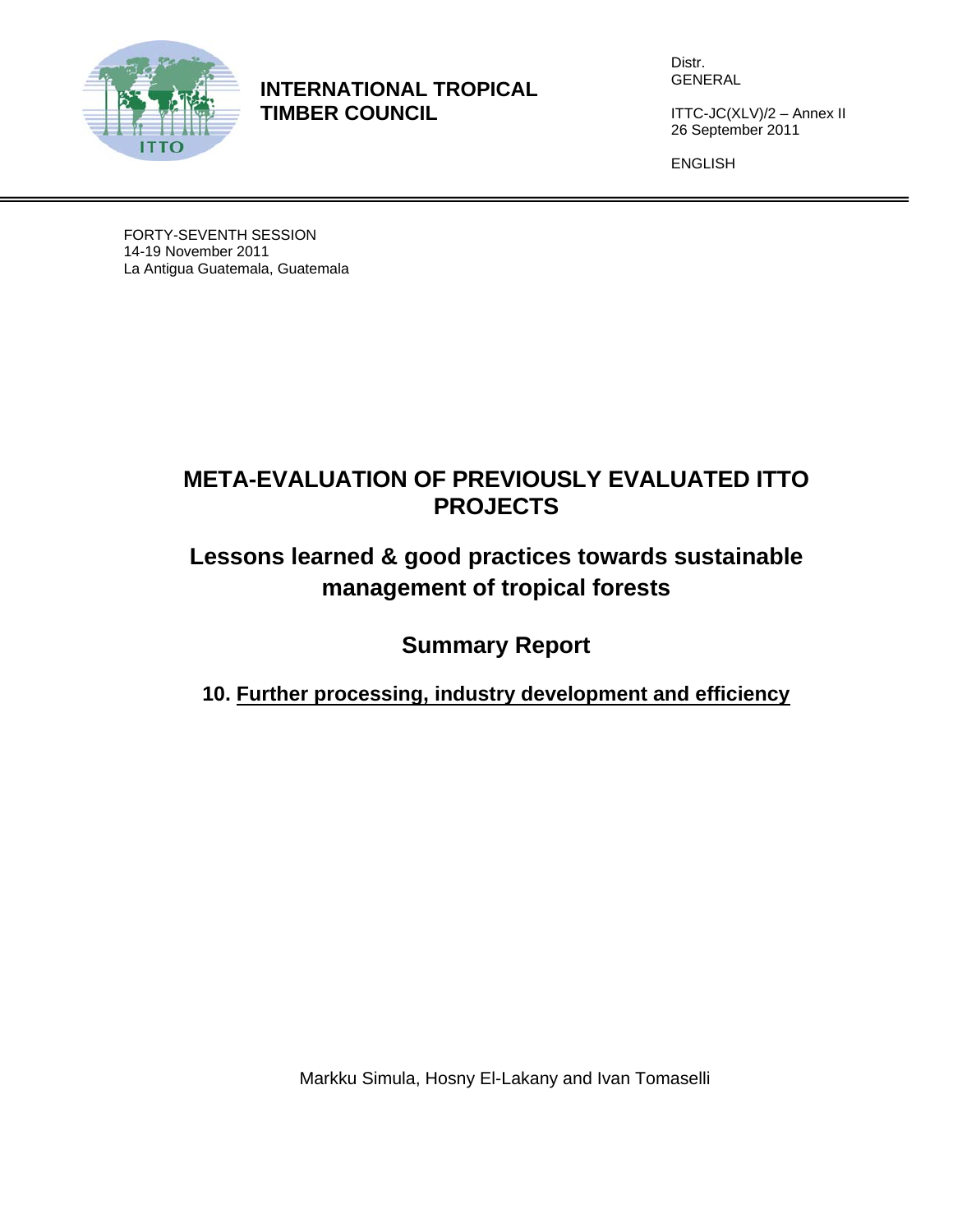#### **THEMATIC SUMMARY REPORT No. 10**

#### **Further Processing, Industry Development and Efficiency**

#### **1. INTRODUCTION**

Further processing of tropical timber and timber products creates value to the forest resource and thereby contributes to sustainable forest management (SFM). It creates income and employment, promotes investment, increase foreign exchange earnings and substitute imports in producing countries. Development of further processing of tropical timber is therefore part of national sustainable development strategies. To make this happen the industrial operations need to be able to meet customer demands and be efficient in order to compete in the local, national and global markets.

Due to obsolete machinery and lack of vertical and horizontal integration in many tropical countries, the industry suffers from low recovery rates and high levels of residues both in harvesting and processing operations. There is a considerable potential to improve efficiency in wood raw material utilization which would improve the profitability of the industry and reduce environmental impacts. However, innovations are often needed to tap this potential.

The tropical timber industry development promotion is part of the ITTA, particularly its objectives (i) *Promoting increased and* further *processing of tropical timber from sustainable sources in producer member countries, with a view to promoting their industrialization and thereby increasing their employment opportunities and export earnings*; and (f) *Promoting and supporting research and development with a view to improving forest management and efficiency of wood utilization and the competitiveness of wood products relative to other materials, as well as increasing the capacity to conserve and enhance other forest values in timber producing tropical forests*.

ITTO has financed a large number of projects to facilitate the sustainable development of the tropical timber industry, and the impacts have largely been positive. However, there is significant scope to improve effectiveness, impacts and sustainability of projects.

The recently approved Thematic Programme of Industry Development and Efficiency is expected to give a boost to ITTO's support in this field.

## **2. KEY ISSUES**

- Lack of knowledge on the status of the forest resource and potential availability of raw material is often a critical constraint for industrial investment and policy design.
- Excessive local capacity in relation to the potential wood supply creates market imbalances and can encourage illegal logging.
- Wasteful logging practices and low recovery rates in industrial processing are the main reasons for inefficiency, which is often coupled with lack of utilization and commercialization of industrial by-products and residues.
- Only relatively few potentially valuable timber species are being utilized in many countries and opportunities offered by lesser-used species (LUS) are not tapped. High logging waste is often coupled with lack of markets for all species and wood dimensions that could be harvested.
- The value added of tropical timber industries in many producing countries is low, representing lost opportunities for sustainable development. Lack of downstream further processing is constrained by limited knowledge on market prospects, and weak financial situation of mills not being able to invest in new product lines. Low levels of productivity are an additional general constraint for the competitiveness of tropical timber industries.
- Skills and capacity at all levels of the organization tend to be inadequate in most producing countries. Even weaknesses in basic technical skills are a widespread problem throughout the tropical timber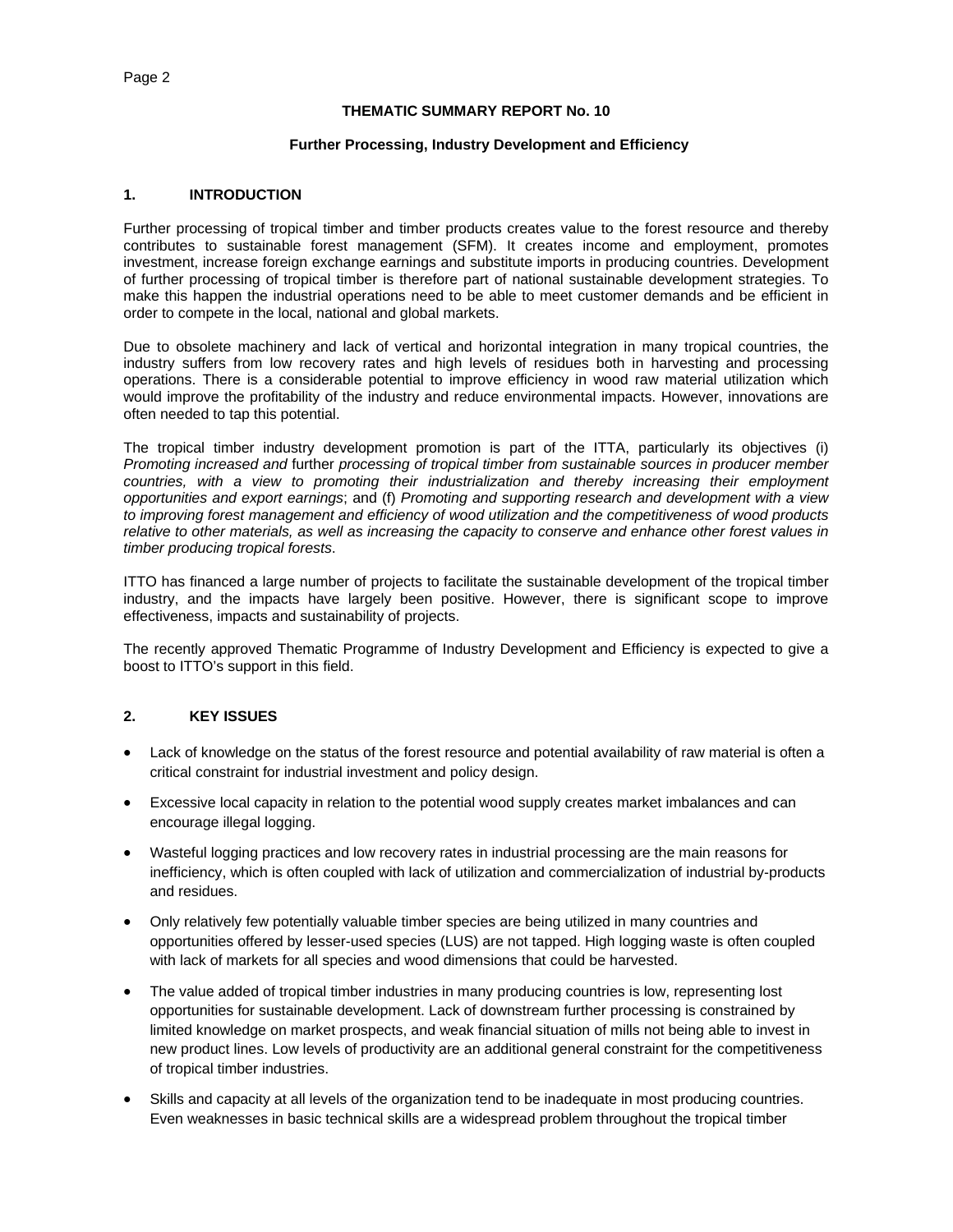industry. Only few countries have been able to provide regular opportunities for training in the woodbased industries.

- To ensure continuous industrial development, employers and employees need to be able to continually refresh and enhance their skills and also need to be interested in sharing experiences with others. The tropical timber industry has not been particularly open for external training of their staff primarily relying on in-house training, the impact of which by definition is somewhat limited.
- Industry management does not always understand the value of investment in human resource development and is often unaware of technical improvement opportunities and market prospects. The technical and market requirements of further processed products are often poorly understood, limiting the interest in entering value-added operations which need different business models and managerial skills from primary processing of sawnwood, veneer and plywood.
- R&D is still typically weak in tropical timber industries. Technology transfer takes place primarily through suppliers of machinery. The industry's capacity to innovate is generally weak and new product development is constrained by limited understanding of market requirements and capacity to market entirely new products in the domestic and regional markets.
- Due to internal focus in industrial operations, there is often lack of interest and commitment among top management to participate in development projects limiting the entry of technical and managerial improvements.
- Industry associations are often too weak to act as effective intermediaries for sharing of new knowledge and promoting the industry's interests in policy development.

# **3. LESSONS LEARNED**

### *Enabling conditions*

- Consistent strong political leadership in the promotion of industrial development is necessary and it would reduce conflicts among stakeholders on the development and conservation objectives related to the utilization of tropical forest resources.
- Elaboration and implementation of national strategies for the development of the forest industry based on sustainably managed forests and legal compliance can provide a useful framework for public sector support and industrial investment.
- Establishment of enabling conditions for investment in SFM, forest plantations and further timber processing through an appropriate policy and an adequate legal and institutional framework is necessary. Specific financing mechanisms for timber industries are often needed.
- Barriers to industrial and trade development need to be reduced or removed in many countries, including high transaction costs due to bureaucratic procedures, frequent delays in obtaining necessary government permits, customs codes, representing irrelevant and unnecessary trade restrictions, etc.

## *Project design*

- A collaborative approach to project implementation involving a wide variety of stakeholders in the design and implementation can result in significant positive impacts, but it can lead to unnecessary complexities, representing a risk for lack of commitment of some partners.
- There is a need to consider other related ITTO-funded projects and other initiatives in the country during the project design and implementation to learn from lessons, enhance synergies and avoid overlaps.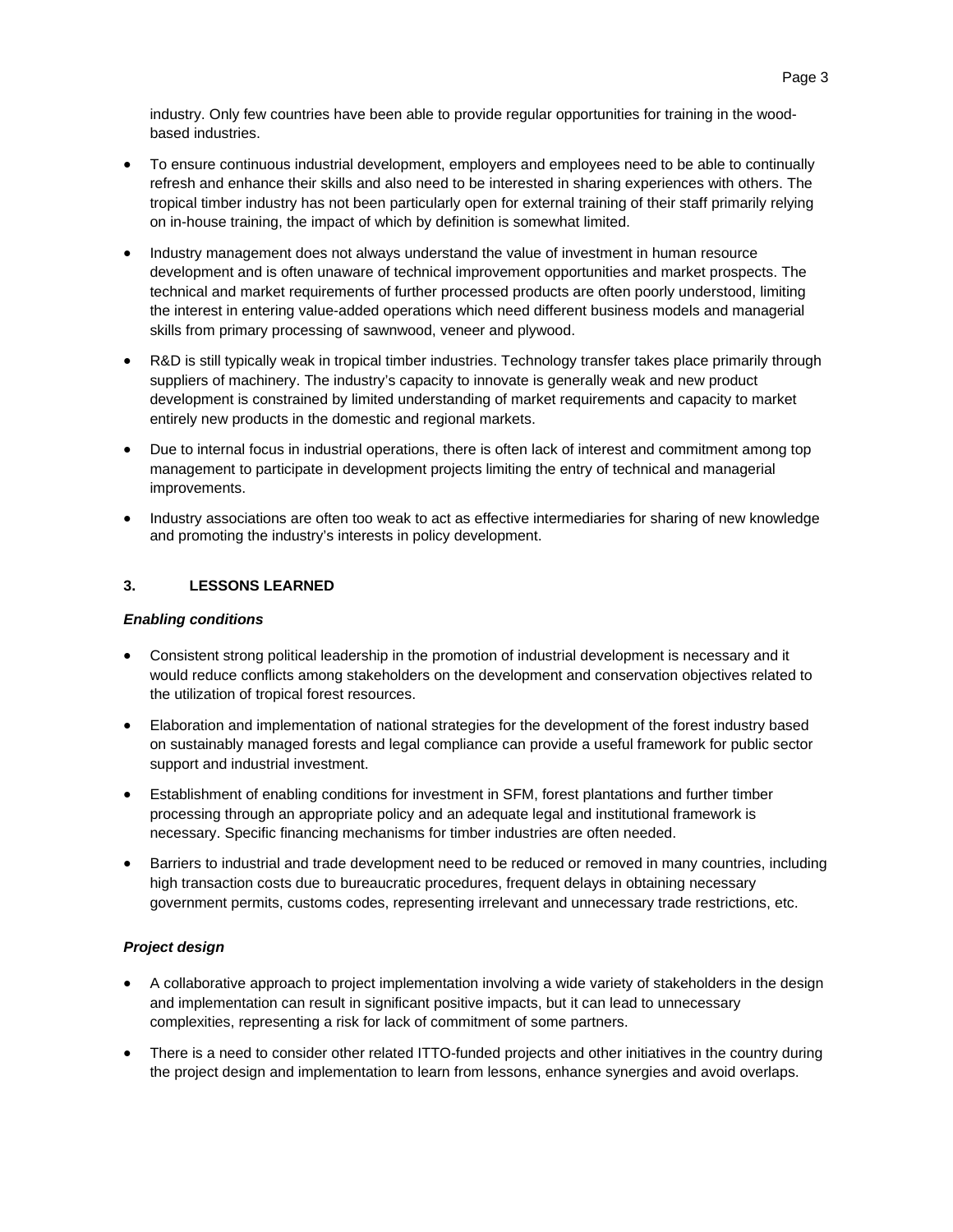- In a private sector targeted project it is difficult to combine several broad objectives at the same time, e.g. improvement in forest management, industry efficiency and value added timber processing, marketing and capacity building in certification.
- If the project is implemented by a private sector organization (e.g. an industry or trade association), its capacity to implement the planned tasks needs careful assessment.
- Due to lack of sharing of new knowledge and skills among the industry at large, project impacts often remain limited.
- Pilot projects can be very useful but assessment of their outcomes and dissemination of the results are needed as part of the project to ensure mainstreaming of feasible improvements in further processing and efficiency improvement.
- Active participation of primary beneficiaries and other main stakeholders is necessary to ensure project relevance, technical feasibility, and realism in setting objectives.
- A good risk assessment in forest industry projects can minimize external effects on project implementation and enhance the sustainability of results.

#### *Technical assistance and training*

- Projects targeted at supporting forest industry development should be demand driven. If the main driver is expanded supply of technical assistance, there is a risk for failure or ineffectiveness. Awareness raising on the need for improvements and development opportunities among industry management may therefore be necessary starting from the project's inception.
- If industrial companies only participate as recipients of technical assistance, the results may not be adopted by them. Firm company commitment to participate in development projects is therefore necessary.
- Technical studies and assistance can create significant improvements in company operations if prepared by qualified specialists. On the other hand, sustained reliance on external support should be avoided through transfer of knowledge and skills.
- It is important to manage beneficiary expectations from the outset. For instance, there should be clarity about how long technical assistance to companies will be available and what exactly it should deliver.
- In case there are only few pilot companies as beneficiaries of a technical assistance/ training project, there should be a clear strategy for how to disseminate the results to other companies.
- In-house training on new technologies and skills is pragmatic and effective as it can be tailored to solve the specific problems of individual mills. In-house training can also accommodate a large number of participants at minimum cost. It allows direct participation of trainees in problem identification and discussion, as well as practical demonstration of technical improvements.
- Baseline information on performance of individual mills and procedures for monitoring of progress would be needed prior to commencing the in-house training. This would allow proper project design and quantitative assessment of impacts of the training provided.
- In-house training sessions should also be attended by host company top management to gain in-depth understanding on the role of processing efficiency, product quality, and skills which together largely determine company competitiveness and business survival. This understanding can also ensure sustainability of the project impacts.
- External training is appropriate for specialized skills and it is also valuable for cross-breeding of technology improvement among participants.
- Workshops, seminars and dissemination of technical documents to relevant stakeholders are primary vehicles for sharing of information and training results.

## Page 4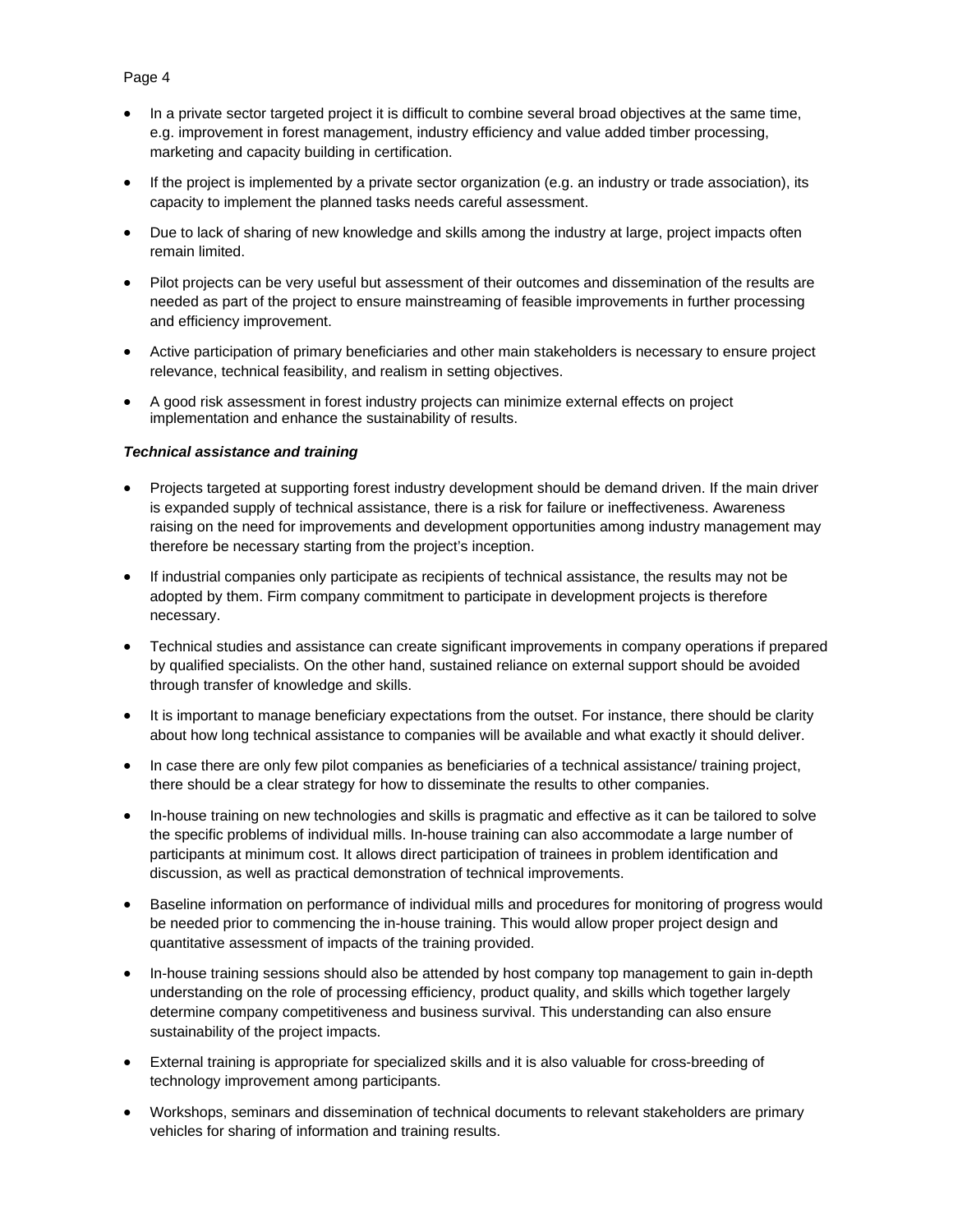#### *R&D and market development*

- Support to R&D aimed at improving forest management and harvesting operations, industrial efficiency of wood utilization, as well as innovation and new investment can yield significant positive results. R&D should also consider how to enhance forest values through waste reduction and optimum utilization of the timber production potential.
- Development of lesser used species utilization would require knowledge on their technical characteristics, potential wood supply based on forest inventories, testing of processing methods, definition of product characteristics, and market acceptability, before marketing can be started.
- Market studies for timber products are valuable for industry if they include product/species specific information on domestic and export market potential and distribution channels, competitiveness, and identification of practical sales opportunities. Studies should focus on tropical timber and timber products from sustainably managed forests.
- Market studies are also necessary for development of fuelwood, charcoal and other forms of bioenergy as business areas for timber industries.

## *Project imp*l*ementation*

- The private sector needs to be fully involved in the implementation of industrial development projects.
- Adaptive learning approach, based on regularly collected feedback during project implementation, can result in practical improvements which ensure that project activities are targeted at beneficiary needs recognizing that these tend to change over time.
- Private sector organizations like industry associations can provide a useful dissemination channel of project results to individual enterprises.
- Industry cooperation is critical to the success of all training courses, with participating companies providing premises, materials, and equipment. Industrial companies should also make available trainers and participate in the preparation of training materials to ensure that they are applicable in practice. This is necessary as educational institutes do not have the adequate capacity for specialized technical training which involves practical demonstration.
- Sensitivities related to commercial interests can limit participation of companies in development projects. Such sensitivities should be identified early in the project cycle together with options to mitigate this problem, with the purpose of respecting confidentiality of company information and promoting effective cooperation within the industry.
- Continuous dissemination of information and results that could be replicated contributes to project impacts and sustainability. Dissemination needs to be tailored to target audience needs to facilitate adopting operational improvements.
- Project staff turnover is a significant risk and needs to be minimized. To mitigate this risk, the knowledge generated should be properly documented, key documents filed and secured, and other information on project implementation safely transferred in case there is a change in responsible personnel of the project.

#### *Communities and other stakeholders in forest industry projects*

- In industry related projects, consultations with, and involvement of, relevant stakeholders are necessary right from the beginning of project formulation up to the implementation and completion of the project. Active involvement of stakeholders is a key to success of industrial development projects.
- For projects that consider the involvement of local communities in forest management, it is important to clarify the relevant legal aspects in particular to ensure the communities' future access to the resources and their use rights.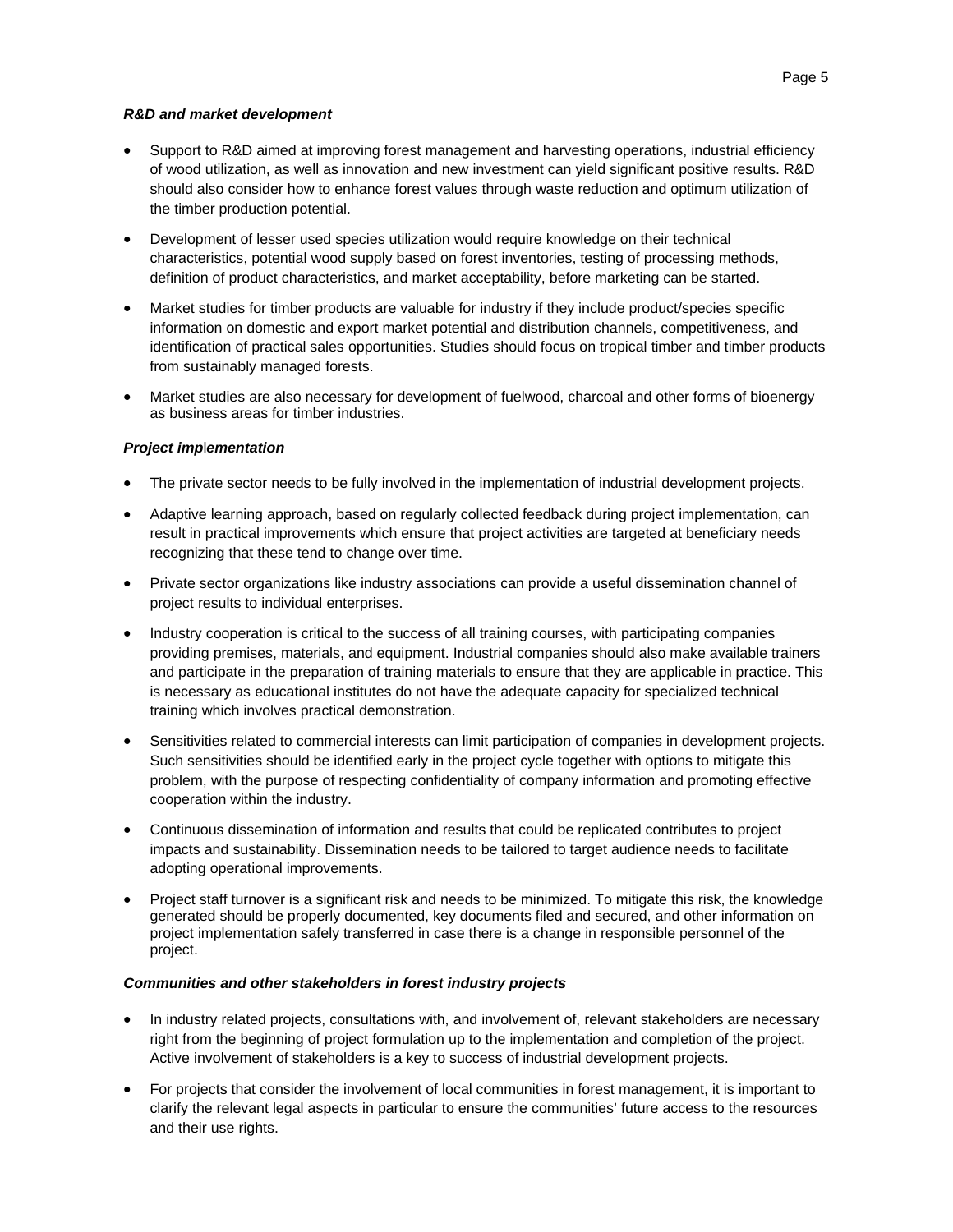# People living around wood-processing factories cannot simply be converted from primary producers or subsistence farmers into industrial operators. Such a change is a sensitive time-consuming process which needs to be coupled with socio-economic development of surrounding communities. Executing agencies which are specialized in technological development are usually ill-equipped for such tasks and therefore partnerships with organizations with experience on social development may be necessary in development projects involving new industrial sites in rural areas.

- In projects with the involvement of local communities, a pre-project or initial assessment of the economic conditions is often needed as it helps in improving the realism of the project design, assessment of impacts, dissemination of results, and mitigation of possible implementation risks. It is especially important to produce information on the costs and benefits of industry development for the affected communities.
- It is not always possible to involve all the community members in forest activities related to a project. A special unit or organization facilitating the participation of community members has often proved to be useful to enhance social impacts of industry development.
- The main public and private sector stakeholders involved in a project have, in general, access to the project results through short courses, printed material, technical assistant visits, consultations, workshops, exhibitions and seminars. However, in general, small-scale enterprises and individual producers scattered in the region may have limitations in this respect and often need specific targeted actions to have access to the project results.

# *Sustainability*

- The positive impacts of the training courses will only be sustainable if the courses are continued on a regular basis and training materials are widely disseminated, including through relevant training and vocational institutions.
- There is often a risk of relying too heavily on industry in-kind contributions because such cooperation cannot be assured into the future; therefore, engagement of training institutes and other partners is also important.
- Sustainability of project impacts can be ensured through awareness raising among company owners and executives so that they no longer act solely for short-term profit, but as investors striving for long-term sustainable business development.

# **4. GOOD PRACTICES**

## *Project design*

- Project strategy can cover timber and timber products, non-timber forest products, bio-energy and payment of environmental services to increase social, economic and environmental benefits of industrial operations.
- Good forest industry projects are focused, relatively short term and have realistic targets. Long-term projects with a large number of objectives and activities, as well as several actors, should be avoided.
- Cooperation, coordination and partnerships with other related projects and initiatives are necessary. Duplication should be avoided and the project proposals should give necessary information on this aspect.
- Successful industry projects strive for direct financial benefits to participating companies contributing to their commitment to implementation, project impacts and sustainability.
- In R&D projects close relationship between the productive sector and research institutes ensures that the actual development needs are addressed.

# Page 6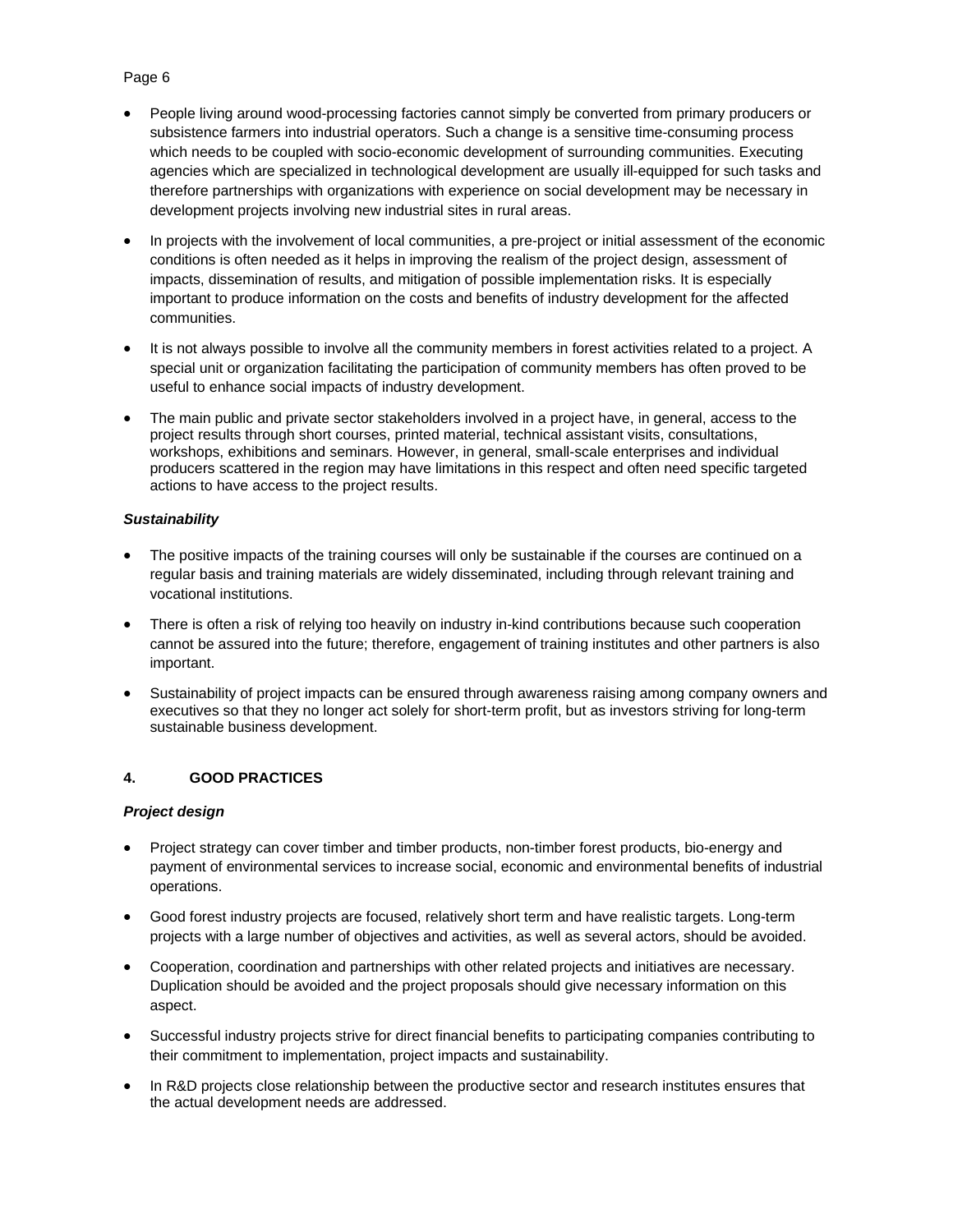### *Projects involving the private sector*

- Criteria of selecting companies participating in an enterprise-targeted project can include the following elements depending on local conditions: (i) potential for efficiency improvement in forest and industrial operations; (ii) development strategy of value added wood products; (iii) market potential of less-used species in the international and domestic market; (iv) commitment to capacity building and technical assistance for the industrial development; (v) capacity in marketing and market promotion, (vi) development of partnerships and networks with other exporting companies and international buyers; and (vii) improvement potential of the planning and control system.
- Company requests for project participation require clear indications on what are their needs for external support. Commitment to implementation can be demonstrated by providing in-kind and other contributions. Participating companies should not be only recipients of technical assistance or training.
- Co-financing in projects involving the private sector can be a decisive element to achieve the necessary commitment but clear agreements should be established with participating companies to define their obligations and expected benefits.
- Elements for measurable target indicators for industry development can include logging efficiency, recovery rates of processing, waste utilization, labor productivity, product quality, added value, domestic and export sales volume, and cost and price levels.
- Projects involving several companies can be successful if there are no conflicts of commercial interest.
- Private sector executing agencies such as industry associations need to have an adequate management capacity to implement projects and this should be demonstrated in advance.

#### *Training and technical assistance*

- Effective technical assistance and capacity building are demand driven rather than pushed by the service supply. Due to lack of awareness among industry management, specific efforts may be needed to create the demand.
- An appropriate balance between technical assistance and training is important in the project strategy. Too much emphasis on training will not give desired results on the ground without accompanying technical assistance.
- Prior to training courses, target participants should be interviewed to ascertain their skill levels and training needs for course design to meet those needs.
- Effective dissemination of technical manuals and other materials produced to non-participating companies and other relevant stakeholders is necessary for broad project impacts.

## *Sustainability*

- Effective communication on positive results and experiences gained raise awareness and interest among non-participating companies. In particular, the results of forest resource surveys, market studies and technical studies require effective dissemination in appropriate forms to potential beneficiaries and to share knowledge broadly.
- There is often a need to engage other partners (e.g. training institutes, research bodies, extension services, NGOs, consulting companies, etc.) to contribute to the project sustainability (e.g. future availability of training programs, technical assistance).
- Industry associations can have an important role to secure future availability of technical assistance and other consulting services for members after the termination of the project.